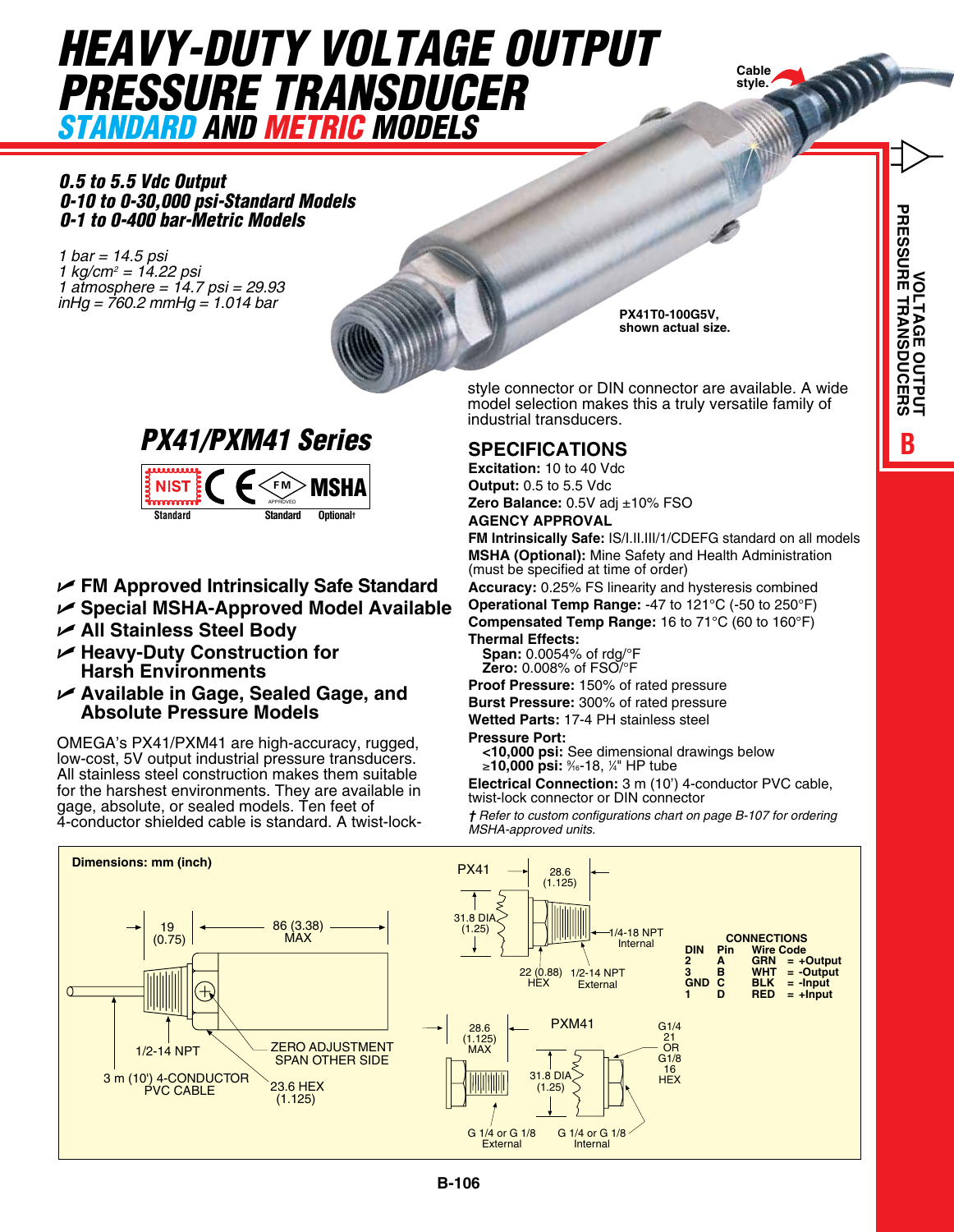## *Heavy-Duty Industrial Transducer*



**1 ⁄4 NPT Pressure Snubbers: PS-4G** = Gas **PS-4E** = Lt Oil **PS-4D** = Dense Lq

#### **STANDARD CUSTOM CONFIGURATIONS**

| <b>PX41</b><br><b>PRESSURE</b><br><b>ELECTRICAL</b><br><b>CONNECTION</b><br><b>SERIES</b><br><b>PORT</b>                                                                                                                                                                                                                                                                                                                                                                                                                                                                                                                                         | <b>RANGE</b><br>(psi)                                                                                                                                                                                | <b>UNITS</b>                                                                                                                                                                                                | <b>OUTPUT</b>                                                                                                                                                                                                                                                                               | <b>OPTIONS</b>                                                                                                                                                                                                                                                                               |
|--------------------------------------------------------------------------------------------------------------------------------------------------------------------------------------------------------------------------------------------------------------------------------------------------------------------------------------------------------------------------------------------------------------------------------------------------------------------------------------------------------------------------------------------------------------------------------------------------------------------------------------------------|------------------------------------------------------------------------------------------------------------------------------------------------------------------------------------------------------|-------------------------------------------------------------------------------------------------------------------------------------------------------------------------------------------------------------|---------------------------------------------------------------------------------------------------------------------------------------------------------------------------------------------------------------------------------------------------------------------------------------------|----------------------------------------------------------------------------------------------------------------------------------------------------------------------------------------------------------------------------------------------------------------------------------------------|
| [2]<br>[1]                                                                                                                                                                                                                                                                                                                                                                                                                                                                                                                                                                                                                                       | [3]                                                                                                                                                                                                  | [4]                                                                                                                                                                                                         | [5]                                                                                                                                                                                                                                                                                         | [6]                                                                                                                                                                                                                                                                                          |
| $C = \frac{1}{4} - 18$ NPT-M<br>$D = \frac{1}{4} - 18$ NPT-F, no charge<br>$T =$ Dual $\frac{1}{2}$ -14 NPT external<br>$\frac{1}{4}$ -18 NPT internal<br>$K = \frac{7}{6} - 20$ UNF-F<br>$J = \frac{7}{6} - 20$ UNF-M<br>$S = \frac{1}{4} H P$ tube fitting<br>$( \ge 10,000 \text{ psi ranges} )$<br>$0 = 3$ m (10') pigtail<br>+ add cost/ft over 3 m (10')<br>$1 =$ PTIH-10-6P connector<br>(or equal), no charge<br>(not available with FM option).<br><b>Mating connector</b><br>(sold separately), order<br><b>PT06F10-6S</b><br>$6 = mini$ DIN connector<br>(no charge)<br>Visit us online for additional<br>options, including extended | 010<br>015<br>020<br>025<br>030<br>050<br>075<br>100<br>200<br>300<br>500<br>750<br>1K<br>1.5K<br>2K<br>2.5K<br>3K<br>3.5K<br>5K<br>7.5K<br>10K <sub>†</sub><br>15K <sub>†</sub><br>20K <sub>†</sub> | S,G,A<br>S,G,A<br>S,G,A<br>S,G,A<br>S,G,A<br>S,G,A<br>S,G,A<br>S,G,A<br>S,G,A<br>S,G,A<br>S,G,A<br>S,G,A<br>S,G,A<br>S,G,A<br>S,G,A<br>S,G,A<br>S,G,A<br>S,G,A<br>S,G,A<br>S,G,A<br>S,G,A<br>S,G,A<br>S,G,A | $5V = 0.5$ to 5.5 Vdc output<br><b>PX41</b><br>$\geq 50$ psi<br>$< 50$ psi<br>$5T = 0$ to 5 Vdc output<br>add cost all ranges<br>$10V = 0.5$ to 10.5 Vdc output<br>n/c all ranges<br>$10T = 0$ to 10 Vdc output<br>add cost all ranges<br>4 to 20 mA output<br>$I =$<br>add cost all ranges | <b>FM Hazardous</b><br><b>FM</b><br>Location<br>+ additional cost<br>4 to 20 mA output<br>"S" or "A" pres.<br>only<br><b>MSHA Mine Safety and</b><br>Health Admin.<br>0.5 to 5.5V or<br>4 to 20 mA<br>output.<br>OX<br><b>Cleaned for</b><br>Oxygen use<br>+ additional cost<br>plus 2 weeks |
| compensated temperatures.                                                                                                                                                                                                                                                                                                                                                                                                                                                                                                                                                                                                                        | 30K <sup>+</sup>                                                                                                                                                                                     | S,G,A                                                                                                                                                                                                       |                                                                                                                                                                                                                                                                                             | $t =$ Supplied with '/4" HP tube fitting.                                                                                                                                                                                                                                                    |

*Ordering Examples: PX41T1-100GI, 100 psi gage pressure transmitter with PTIH-10-6P connector and 4 to 20 mA output. PT06F10-6S, mating connector (sold separately).* 

*PX41T0-1KSI-FM, 1000 psi sealed gage pressure transmitter with 3 m (10') cable, 4 to 20 mA output and FM approval for use in hazardous locations.* 

*PX41T0-015A10V, 15 psi absolute pressure transducer with 3 m (10') cable and 0.5 to 10.5 Vdc output.*

*PX41S0-30K5V, 30,000 psi sealed gage pressure transducer with 3 m (10') cable and 0.5 to 5.5 Vdc output.* 

| <b>METRIC CUSTOM</b><br><b>CONFIGURATIONS</b>                                                                                                                                                               | To order a custom configuration:<br>1. Select a pressure port<br>2. Select electrical connection<br>3. Select a pressure range<br>4. Select pressure units - Absolute, Gage or Sealed gage<br>5. Select output<br>6. Select options and agency approvals |                                                                                                      |                                                                                                                        |                                                                                                                                                                                                                                                   |                                                                      | G <sup>'</sup> / <sub>4</sub> Pressure<br><b>Snubbers:</b><br>$PS-4G-MG = Gas$<br>$PS-4E-MG = Lt$ Oil<br>$PS-4D-MG = Dense$<br>Liquid                                                                                                         |
|-------------------------------------------------------------------------------------------------------------------------------------------------------------------------------------------------------------|----------------------------------------------------------------------------------------------------------------------------------------------------------------------------------------------------------------------------------------------------------|------------------------------------------------------------------------------------------------------|------------------------------------------------------------------------------------------------------------------------|---------------------------------------------------------------------------------------------------------------------------------------------------------------------------------------------------------------------------------------------------|----------------------------------------------------------------------|-----------------------------------------------------------------------------------------------------------------------------------------------------------------------------------------------------------------------------------------------|
| <b>PXM41</b><br><b>PRESSURE</b><br><b>SERIES</b><br><b>PORT</b><br>$\lceil 1 \rceil$<br>$MA = G\%B$ Male<br>$MB = G\%B$ Female no charge<br>$MC = G/4B$ Male<br>$MD = G/4B$ Female no charge<br>(no charge) | <b>ELECTRICAL</b><br><b>CONNECTION</b><br>[2]<br>$0 = 3$ m (10') cable (std)<br>+ add cost/ft over 3 m (10')<br>$1 =$ PTIH-10-6P connector<br>(or equal, no charge)<br>(not available with FM option).<br>$6 = mini$ DIN connector                       | <b>RANGE</b><br>(BAR)<br>[3]<br>1.0<br>1.6<br>2.5<br>4.0<br>6.0<br>10<br>16<br>25<br>40<br>60<br>100 | <b>UNITS</b><br>[4]<br>S,G,A<br>S,G,A<br>S,G,A<br>S,G,A<br>S,G,A<br>S,G,A<br>S,G,A<br>S,G,A<br>S,G,A<br>S,G,A<br>S,G,A | <b>OUTPUT</b><br>[5]<br>$5V = 0.5$ to 5.5 Vdc output<br><b>PXM41</b><br>$\geq$ 2.5 bar<br>$<$ 2.5 bar<br>$5T = 0$ to 5 Vdc output<br>$10V = 0.5$ to 10.5 Vdc output<br>n/c all ranges<br>$10T = 0$ to 10 Vdc output<br>4 to 20 mA output<br>$l =$ | <b>FM</b><br>add cost all ranges<br>add cost all ranges<br><b>OX</b> | <b>OPTIONS</b><br>6<br>- 1<br><b>FM Hazardous</b><br>Location<br>+ additional cost<br>4 to 20 mA output<br>"S" or "A" pres.<br>only<br><b>MSHA</b> Mine Safety and<br>Health Admin.<br>0.5 to 5.5V or<br>4 to 20 mA<br>output.<br>Cleaned for |
| Visit us online for additional<br>options including extended<br>compensated temperatures.                                                                                                                   |                                                                                                                                                                                                                                                          | 160<br>250<br>400                                                                                    | S,G,A<br>S,G,A<br>S,G,A                                                                                                |                                                                                                                                                                                                                                                   | add cost all ranges                                                  | Oxygen use<br>+ additional cost<br>plus 2 weeks                                                                                                                                                                                               |

*Ordering Examples: PXM41MB0-010BAR5V, 10 bar sealed gage pressure transducer with G1 ⁄8B female connection and 3 m (10') cable termination. PXM41MD1-010BAR5V, 10 bar absolute pressure transducer with G1 ⁄4B female connection and twist-lock connector. PTS06A-10-6S, mating connector (sold separately).*